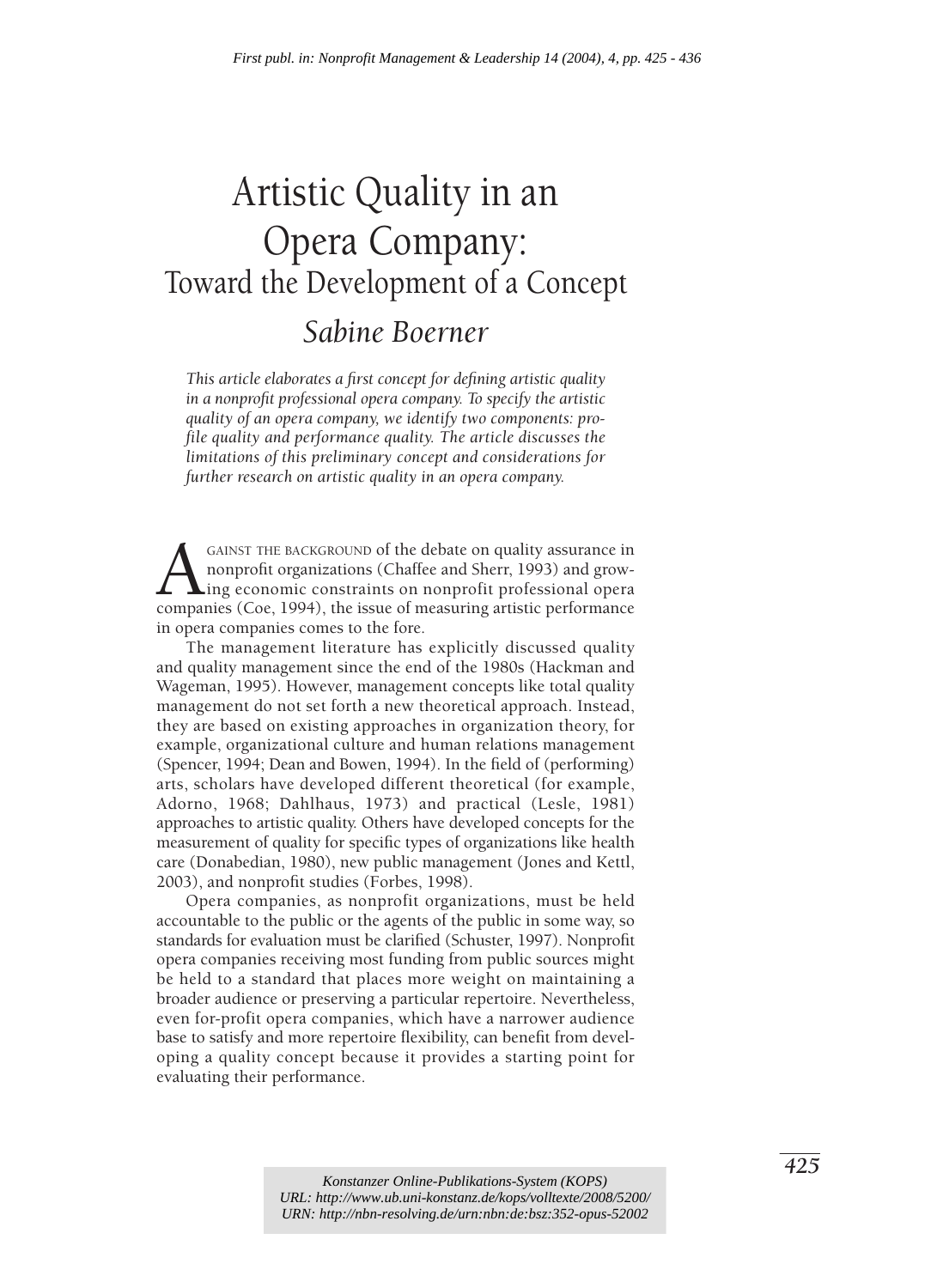However, no research so far has made systematic use of indicators that directly measure artistic quality in an opera company (Boerner, 2002a). Instead, control of the nonprofit opera company has depended largely on indicators like audience levels, which only indirectly record artistic quality (Allmann, 1994; Ossadnik, 1987; Schugk, 1996).

The first step toward evaluating artistic performance is defining the artistic quality of an opera company, which is the purpose of this article. Distinguishing between the services an organization offers and its performance (Meyer and Mattmüller, 1987), we attempt to define the artistic quality of an opera company in two ways: profile quality and performance quality. We discuss the limitations of this preliminary concept of artistic quality and make suggestions for further research on the evaluation of artistic quality in an opera company.

## **A Concept of Artistic Quality in the Opera Company**

For the definition of the artistic quality in the opera company, existing quality concepts offer only limited help. Those especially developed for the services (for example, Donabedian, 1980; Grönroos, 1984) have only limited applicability in opera, because they focus on the customer. Given the cultural mission of the nonprofit professional opera company (Ossadnik, 1987), such an organization cannot be guided by customer wishes alone. Instead, like other cultural industries, it must strike a balance between artistic orientation and market orientation (Voss, Cable, and Voss, 2000; Scheff and Kotler, 1996).

If we distinguish—following the quality model of Meyer and Mattmüller (1987)—between the services an organization offers (the *what* dimension) and its performance (the *how* dimension), we can identify two facets of quality in the opera company (compare Lukas, 1994; Fabel, 1998): the program an opera company offers describes the company's artistic profile and thus its profile quality, the selection of works it will perform. Execution of the program, in contrast, is concerned with the artistic production process and thus with performance quality.

The basis for both profile quality and performance quality is the quality of the composition. First, the quality of the composition is part of the profile quality, which describes the choice and combination of the works performed during the season. Second, the quality of the composition is the basis for the performance quality. This is why many performance critiques are not limited to an analysis of the interpretation of a composition but consider characteristics and evaluations of the composition itself (Lesle, 1984). With this in mind, the concept of the artistic quality of an opera company that this

*The first step toward evaluating artistic performance is defining the artistic quality of an opera company*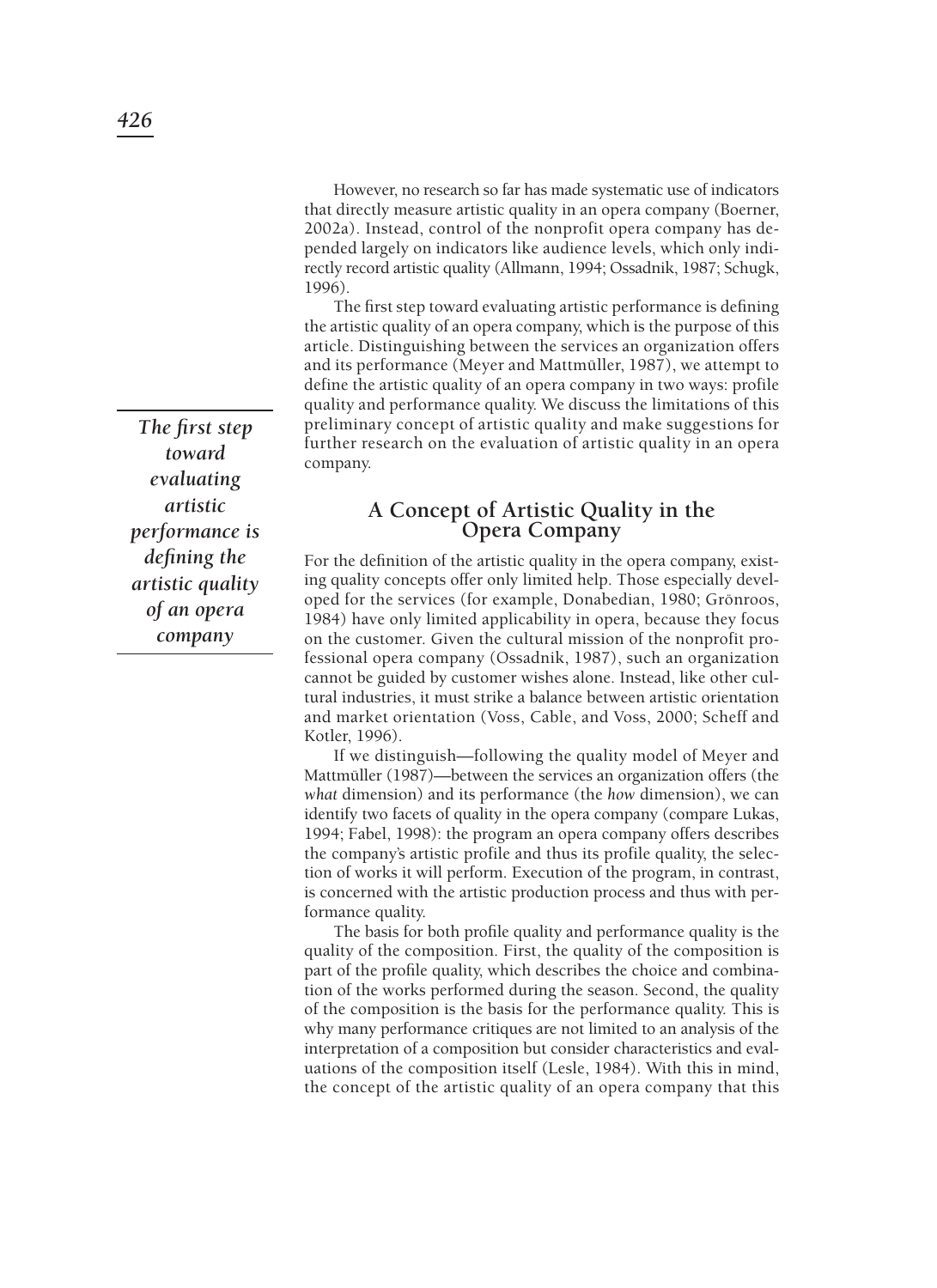article proposes does not consider the quality of the composition to be an independent aspect.

The profile quality and the performance quality of an opera company are partly independent from each other. The performance quality is not determined by the profile quality. A company can interpret a traditional composition in different ways, for example, following a more or less conservative or modern conception; depending on the qualification of the ensemble members and the opera company's technical capabilities, the performance can be of high or low performance quality (concerning technical, musical, and staging aspects). Given the relatively similar repertoire across all opera companies (Hoegl, 1995; Dowd, Liddle, Lupo, and Borden, 2002), the differences in profile quality between opera companies tend to be smaller than the differences in performance quality (Boerner, 2002b).

## **Program Content: Defining Profile Quality in the Opera Company**

Profile quality is concerned with the choice and combination of the works performed. The range of events staged can be distinguished in terms of art form (opera, operetta, musical, ballet), type of event (for example, special events like lieder recitals), and target group (for example, children's theatre). A company establishes its artistic profile in the framework of the company's target concept in financial, organizational, and artistic terms (Reichard, 1989). This section focuses on the artistic aspects.

As a rule, neither the opera companies themselves nor by literature gives the systematic and explicit artistic criteria for the program. This article attempts to take the cultural mission of an opera company as a starting point for the description of profile quality. The public sponsorship of opera companies in Germany is based on a cultural mandate, which, however, is only vaguely formulated on account of the constitutional freedom of the arts (Hufen, 1982). Descriptions of this cultural mission often contain phrases like "promotion and development of the opera" (Wahl-Ziegler, 1978). Although this objective is couched in very general terms, it can serve to describe the profile quality of an opera company with reference to the repertoire of works performed.

Promoting the repertoire can mean either performing the broadest possible range of opera literature or concentrating on a small segment of the repertoire. We can derive two aspects from this: for an individual company, the aspect of program diversity versus specialization; for the totality of companies, the aspect of program conformity versus originality. From the mandate to develop the repertoire, we can derive a third aspect, program modernity versus traditionalism.

*The public sponsorship of opera companies in Germany is based on a cultural mandate, which, however, is only vaguely formulated*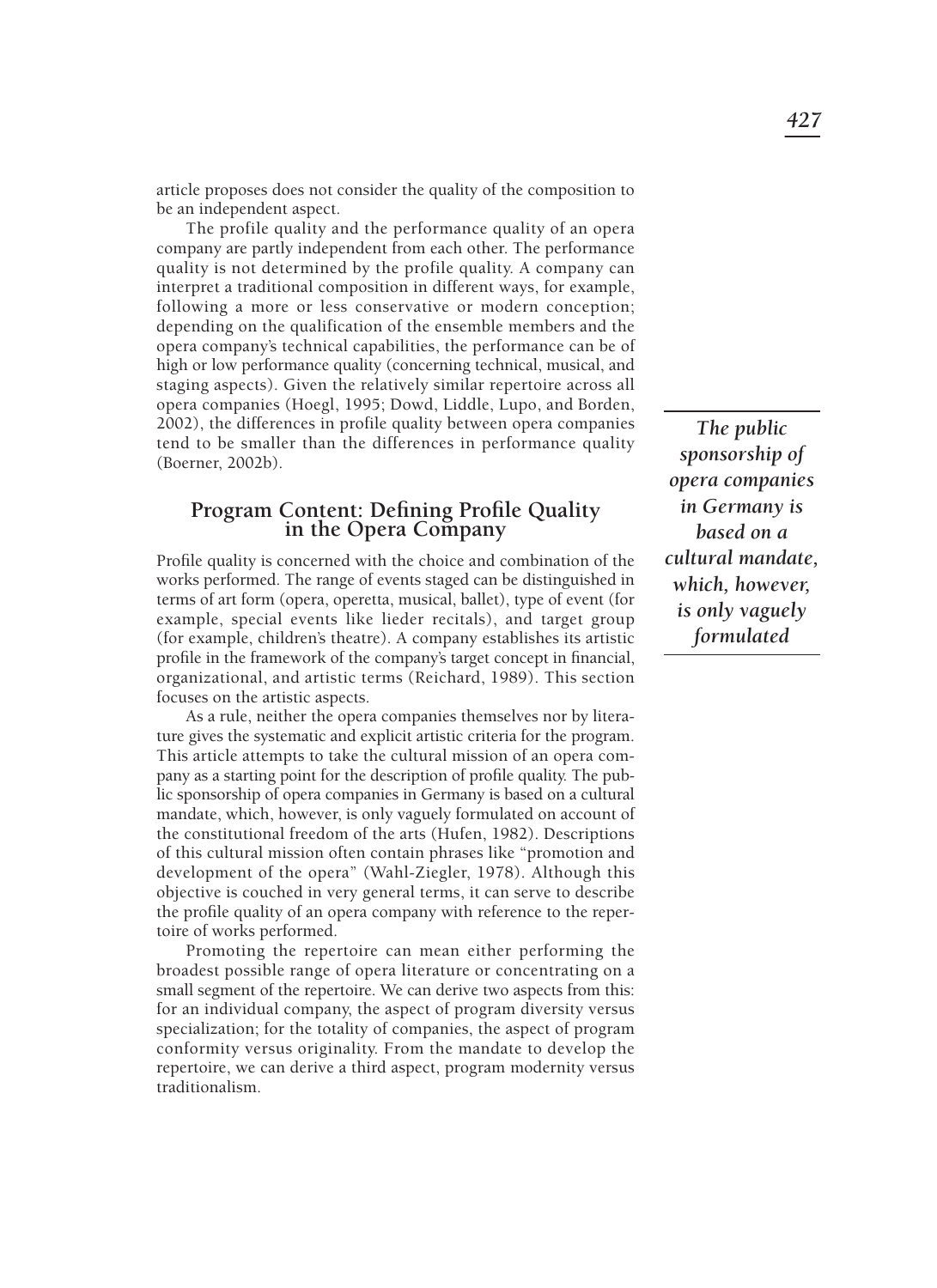### **Program Diversity Versus Specialization**

The dissimilarity or similarity between works can refer to different categories of content. The special programmatic orientation of a company can, for example, be the (temporary) promotion of a certain art form (for example, ballet), a category of work within an art form (for example, operetta) or cultivation of a specific genre within a category (for example, singspiel). Further points of orientation are, for example, concentration on certain topics, certain composers, or certain epochs. Systematically recording all distinguishing characteristics would provide the basis for determining the program diversity of a company for each characteristic.

### **Program Conformity Versus Originality**

The more an opera company performs works that others do not present (for example, premiere performances), the more original will be its program. If a particular opera company has an original program, this will increase the range of works that the totality of opera companies performs.

Studies on the programs of opera companies as a whole reveal that the opera repertoire across all companies is not wide in range (for example, Honolka, 1986; Hoegl, 1995). Compared with the stock of operas that companies could perform, they have established a relatively small nucleus of works actually performed, principally from the nineteenth century (Hoegl, 1995). Additions to the nucleus usually do not remain in the program for very long, being dropped for lack of public interest. For the same reason, the programs of different companies increasingly resemble one another.

#### **Program Traditionalism Versus Modernity**

This aspect is derived from the mandate to develop opera. The higher the ratio of modern to classical works and productions is, the more modern the program will be. Indicators for the modernity of profile quality are, for example, the age of the works performed and the number of premiere performances, new productions, and commissioned works in a company's repertoire in proportion to revivals.

The three criteria of profile quality—diversity versus specialization, originality versus conformity, and traditionalism versus modernity are partially interdependent. Program specialization can be either original, for example, if no other house has a similar specialization, or conforming, if many houses have a similar specialization at the same time (for example, Mozart operas in a Mozart anniversary year). An original or conforming specialization can, furthermore, be either traditional or modern. In the same way, a company's nonspecialized diverse program may be not very original (in the core repertoire) or very original (in enriching the core repertoire); both alternatives can involve modern or traditional works.

*Program specialization can be either original, for example, if no other [opera] house has a similar specialization, or conforming, if many houses have a similar specialization at the same time*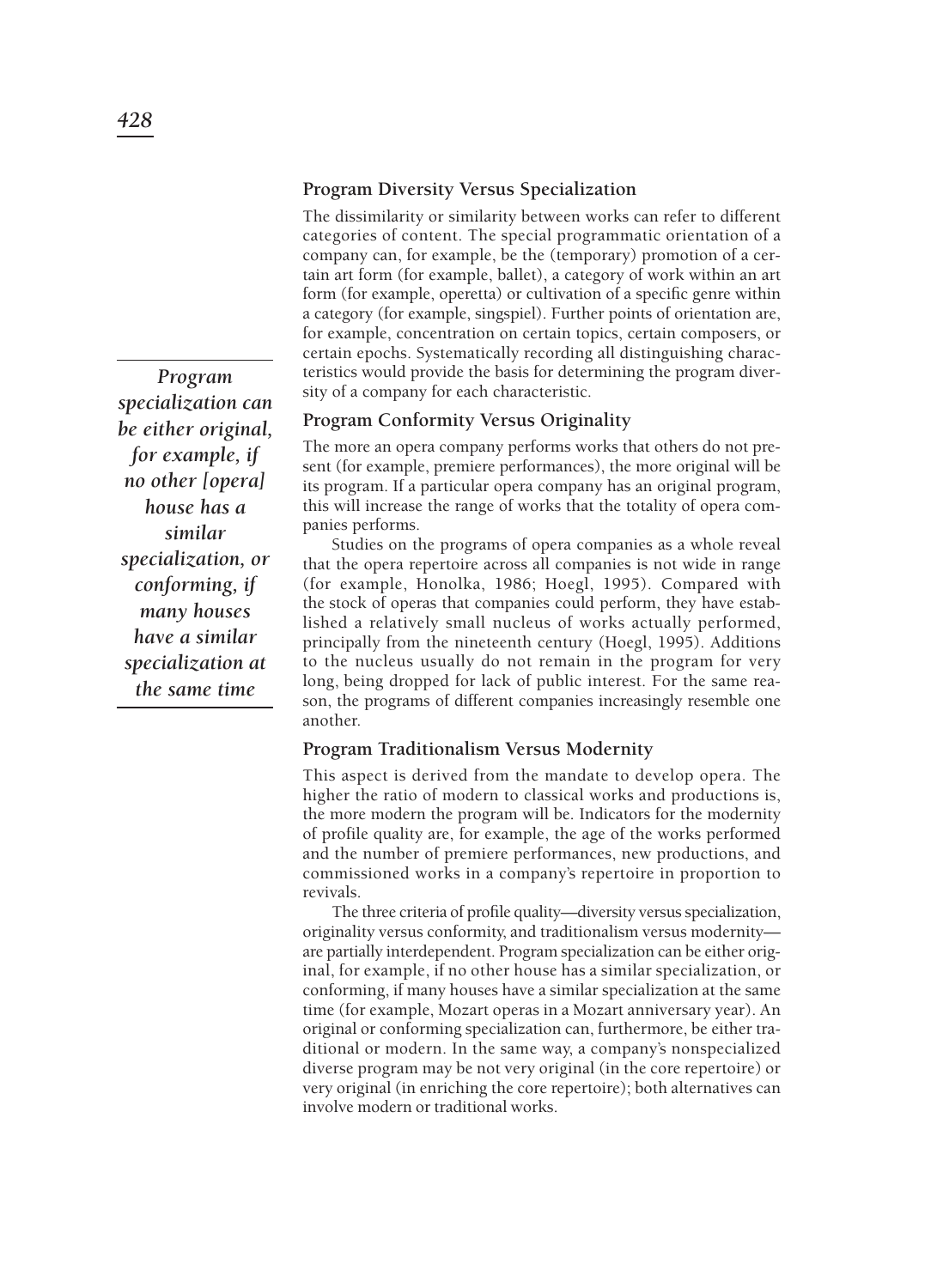## **Implementing the Program: Defining Performance Quality in the Opera Company**

We can subdivide the performance quality of an opera production into key components of the multidimensional art form of opera: the musical dimension and the stage dimension. Each is classified in terms of potential factors and outcome factors (see Table 1).

We can further refine the system by differentiating among these factors. On the musical dimension, for example, we can subdivide the potential factor of orchestra quality into instrument groups (strings, wind, percussion), each group into individual instruments (for example, violins, violas), and each instrument into parts (first or second violin). We can differentiate among outcome factors on the musical dimension in a similar manner. Sound, for instance, can be differentiated into intonation, articulation, and dynamics. On the staging dimension, according to Fischer-Lichte (1983), we can divide the potential factor of acting into the performer's activity (language, expression, gestures, movement) and appearance (makeup and hairstyle). Staging quality includes costumes and stage sets (spatial conception and stage space). Combining the potential and outcome factors allows the viewer to define characteristics describing the quality of a performance, for example, the sound of the strings, the articulation of a singer, and so on.

Decisive for performance quality is the congruity of the factors described (Adorno, 1968; Dahlhaus, 1973). This is understood as the integration of all subelements of a work of art to form a whole (Gieseler, 1968). But the congruity of a performance is a criterion that the literature does not operationalize (Lesle, 1984); and like performance quality itself, it is something that researchers have not yet systematically investigated. With reference to contingency theory (Lawrence and Lorsch, 1969), this article refers to the congruity of

| <b>Musical Dimension</b>                                                     |                                                    | <b>Stage Dimension</b>                                                    |                                                                                                                                                                                |
|------------------------------------------------------------------------------|----------------------------------------------------|---------------------------------------------------------------------------|--------------------------------------------------------------------------------------------------------------------------------------------------------------------------------|
| Potential<br>Factors                                                         | <b>Outcome Factors</b><br>(Musical)<br>Conception) | Potential<br><b>Factors</b>                                               | <b>Outcome Factors</b><br>(Stage Conception)                                                                                                                                   |
| Quality of<br>orchestra<br>Quality of<br>chorus<br>Quality of<br>solo voices | Sound<br>Tempo and<br>rhythm                       | Acting quality<br>Staging quality<br>(scenery,<br>costumes,<br>and so on) | Action (changes to<br>the original, cuts,<br>collages)<br>Place.<br><b>Time</b><br>Figures (characters,<br>types)<br>Atmosphere, mood<br>Genre (for example,<br>saga, history) |

**Table 1. Performance Quality in the Opera Company**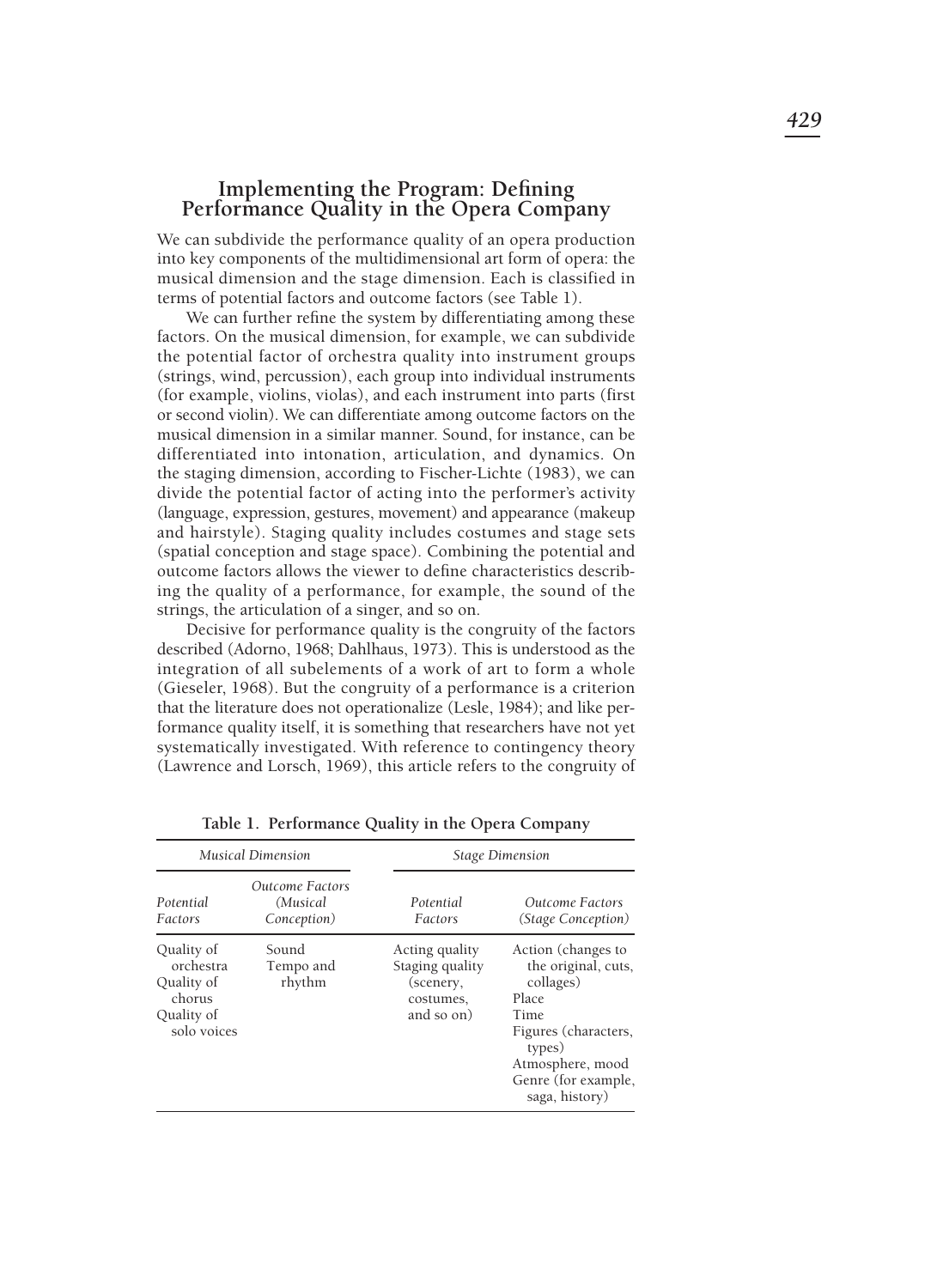an interpretation as *fit.* By *fit* we do not mean agreement between a given performance and a standard or ideal but only congruity within a given performance. We can concretize this fit on three levels in a hierarchical model (see Table 2).

Fit concerns the outcome factors of performance quality, the aggregate level varying with the given level of fit. Fit is first important between the musical and stage dimensions (first-order fit; fit of dimensions). For example, the tonal image that the musical dimension produces should match the atmosphere that the stage dimension conveys. Secondly, the opera company must achieve fit within each dimension (second-order fit; fit of potential factors). Within the musical dimension, potential factors (orchestral quality, chorus quality, quality of solo singing) must harmonize with outcome factors (for example, sound). The same is true for potential factors in the stage dimension: acting quality and costumes, for example, have to harmonize with the atmosphere outcome factor.

Third, the opera company must seek a third-order fit within the given potential factors of a dimension, that is, within the orchestra or within staging quality (fit of subfactors). The entry of orchestral musicians must be synchronized, for example. Similarly, the company must coordinate costumes, spatial concept, and stage space with the overall staging conception. As a whole, congruity is to be considered an outcome factor describing the interaction of subfactors, potential factors, and dimensions, therefore constituting a sort of meta-criterion of performance quality.

Decisive for a performance's fit is the guiding idea that the specific artistic conception takes as the basis for a production. Fit therefore must not be equated with homogeneity in the sense of complete parallelism. If, for example, a romantic work like *Tristan und Isolde* is placed in an unromantic set (say, a nuclear power station), the fit of the performance is constituted by the fact that this very contrast

| Fit                                                                                            | Conceptual-Abstract     | Technical-Concrete                                 |
|------------------------------------------------------------------------------------------------|-------------------------|----------------------------------------------------|
| First-order fit: musical<br>dimension and stage<br>dimension                                   | Atmosphere and<br>sound | Tempo and cast direction                           |
| Second-order fit:<br>within the dimen-<br>sions (for example,<br>musical dimension)            | Sound                   | Volume of chorus,<br>soloists, and orchestra       |
| Third-order fit: within<br>the potential factors<br>of a dimension (for<br>example, orchestra) | Sound                   | Tuning and intonation of<br>individual instruments |

**Table 2. The Fit Criterion for Performance Quality in the Opera Company**

*Decisive for a performance's fit is the guiding idea that the specific artistic conception takes as the basis for a production*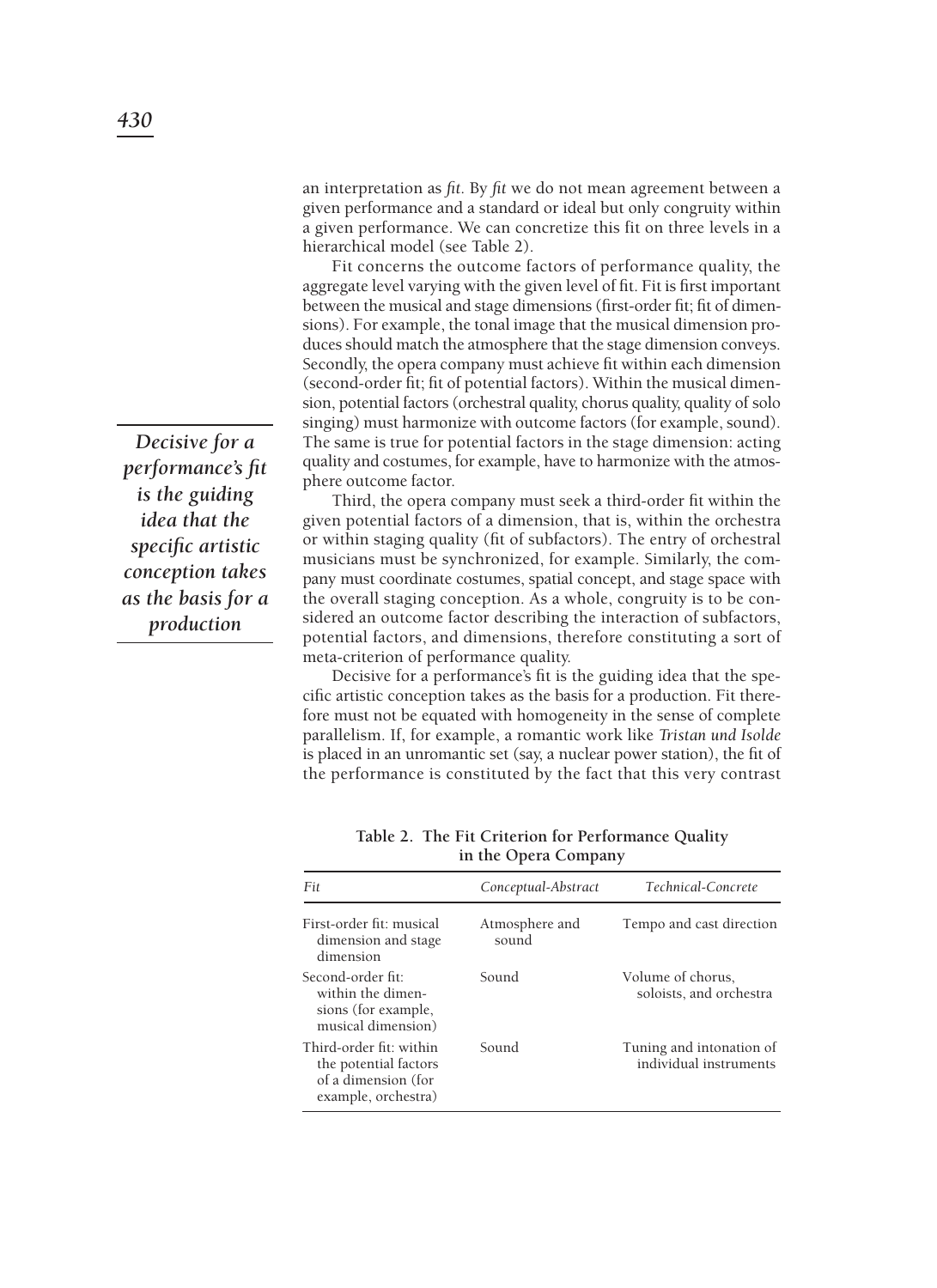allows the guiding idea of the artistic conception to illustrate the technologizing of the modern world.

In addition, we can differentiate the fit criterion in substantive terms. At each of the three levels (first-, second-, and third-order fit), we can distinguish a conceptual-abstract component from a technical-concrete component. In the conceptual-abstract sense, coordination between musical and staging dimensions (first-order fit) determines, for example, the relationship between music and staging in a certain act. This relationship is then given specific form in the technical-concrete sense (for example, the choice of determines the direction of performers on stage). Coordination within the musical dimension (second-order fit between chorus, orchestra, and singing) is governed by conceptual-abstract criteria such as the specific tonal quality that the conductor seeks, and it requires technical-concrete coordination mechanisms like precise attack and instructions on dynamics for instrumentalists and singers. The same holds true for third-order fit within the orchestra, within the chorus, and between vocal soloists.

# **Limitations of the Concept and Implications for Further Research**

As we have already mentioned, this concept can be nothing but a first step toward the definition of an opera company's artistic quality. This leaves several questions unanswered and awaiting further research.

First, one might argue that the task of establishing an objective system for evaluating an opera company's artistic quality is hardly possible. Although we can describe objective aspects of interpretation quality in the opera company, it is indeed subjective aspects about which individuals often differ—that are relevant for evaluating interpretation quality. The interaction between objective aspects (assessable regardless of subjective appreciation) and subjective aspects (assessable only in terms of subjective appreciation) can be followed in tracing the path from the composition of a stage work through its interpretation and performance to its reception by the audience (see Figure 1).

The starting point for interpretation is the composition selected in the context of profile quality. Although the quality of the work to which the composer aspires (aspired quality of the work) exists only in his mind, one can describe the notational quality in terms of objective characteristics like tonality, orchestration, or part-writing. However, this quality captured by the score is ambiguous and therefore forms only the framework for the interpretation of a composition.

Scope for subjective interpretation arises from the imprecise relationship between the score and the sound produced during performance (Lesle, 1981). This imprecision arises because language cannot give full expression to the acoustic and visual impression that the composer intended. Due to this incompleteness, the score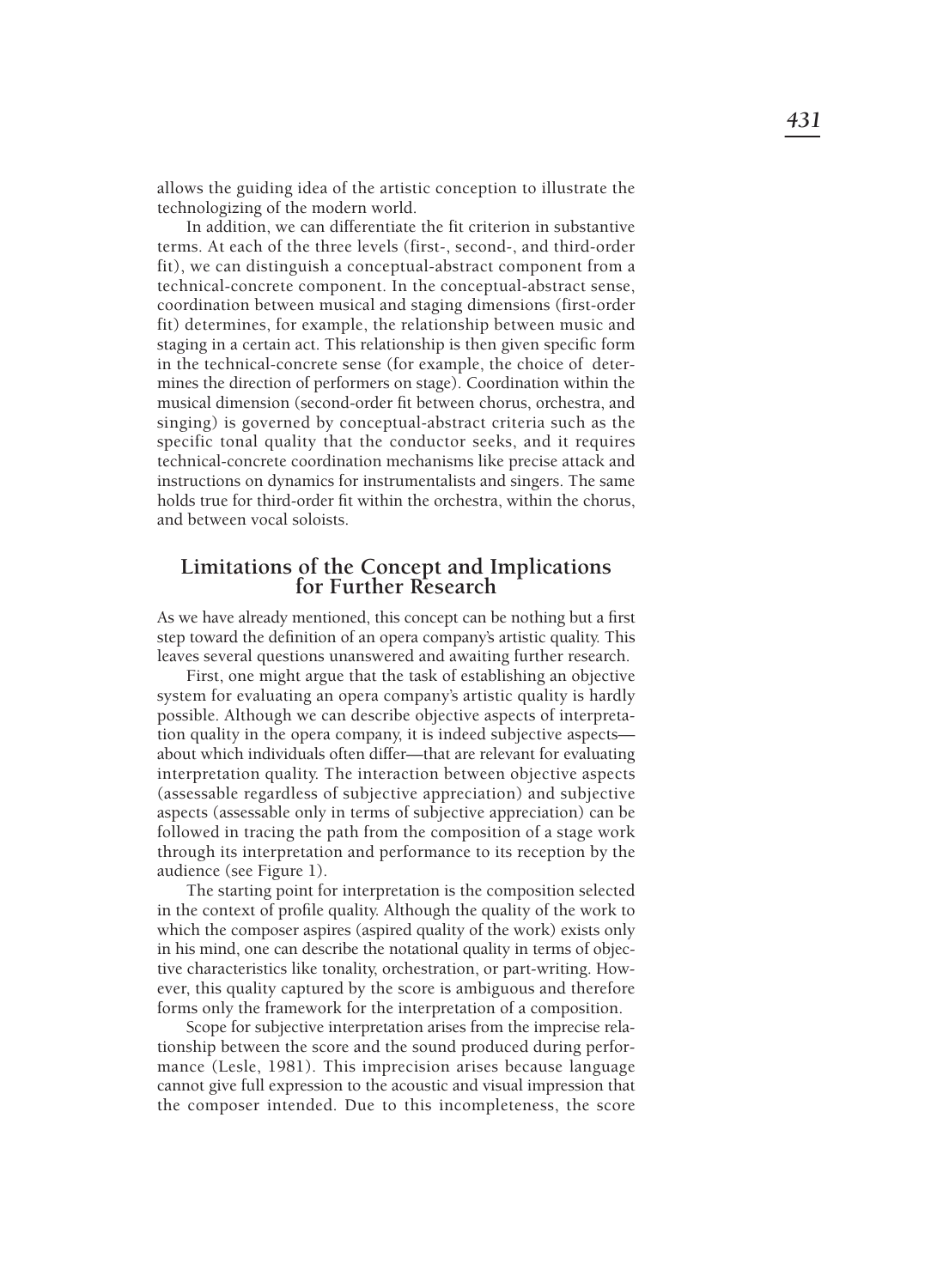

**Figure 1. Subjective and Objective Aspects of Artistic Quality in the Opera Company**

provides no binding set value for the interpretation of a work. This ambiguity allows the interpreting artists to use their own talents and experiences to best advantage (Lesle, 1981). Thus, we must consider ambiguity not a deficiency but a constitutive characteristic of interpretation quality, which only the exercise of artistic freedom enables.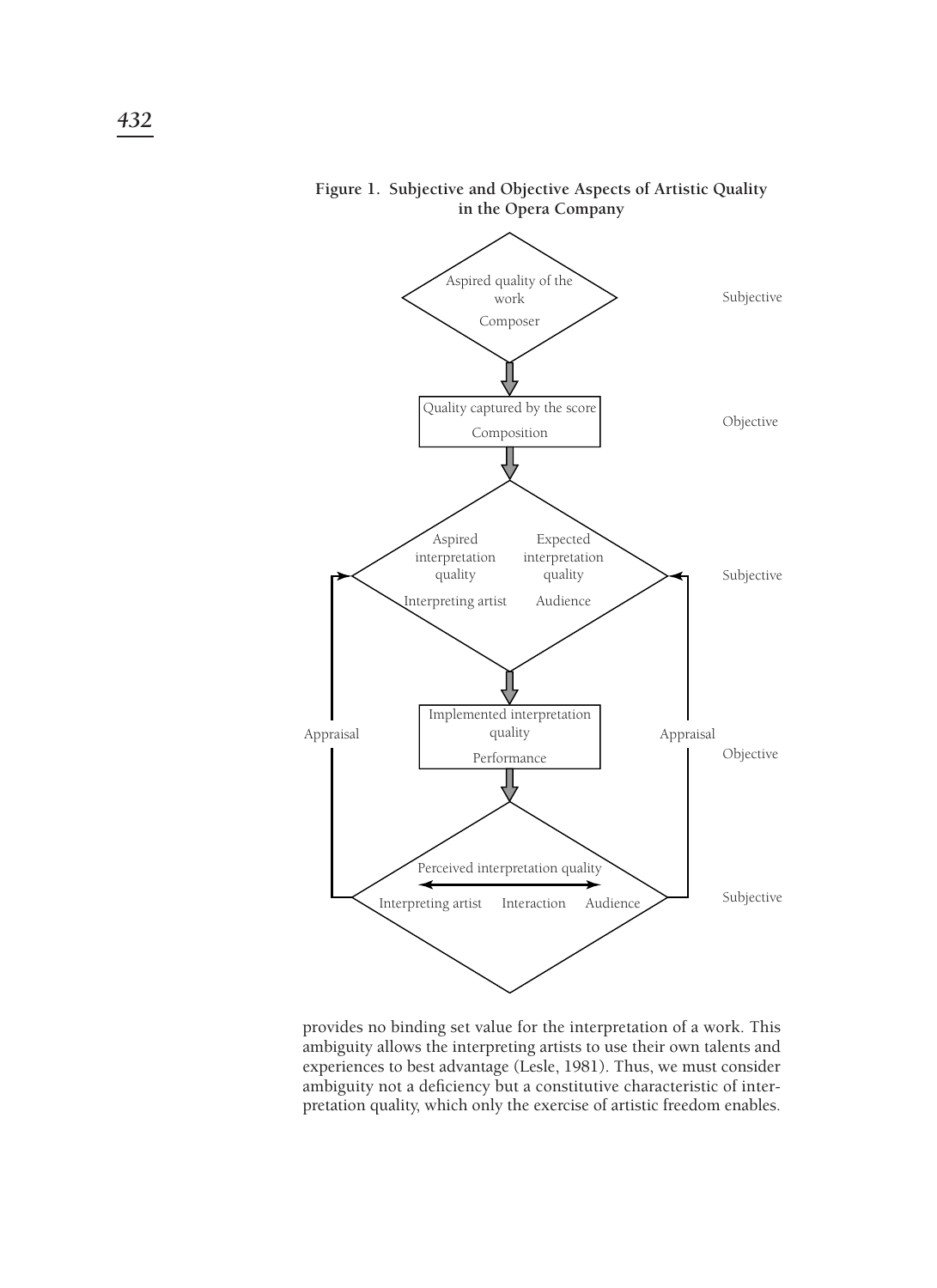The interpreting artists transform the notational quality of the work into the interpretation quality to which they aspire (aspired interpretation quality). In the context of a staging and musical concept, the artists exploit the existing scope for interpretation by defining first-order fit and aligning the other criteria of interpretation quality accordingly (see Table 2).

The performance of a stage work transforms the desired interpretation quality into implemented interpretation quality. We can describe this implemented interpretation quality as an objective phenomenon in terms of the acoustic and visual characteristics of the opera performance that can be measured in the physical sense. However, these objective characteristics are irrelevant for interpretation quality as such because the effect of an interpretation is directed toward a perceiving subject (Dahlhaus, 1982; Lesle, 1984). What is decisive both for the interpreting artist and for the audience member as recipient is therefore the interpretation quality they perceive (perceived interpretation quality), a subjective phenomenon.

Recipients evaluate interpretation quality by comparing perceived interpretation quality (actual value) with expected interpretation quality (target value) (Zeithaml, Parasuraman, and Berry, 1992). As a rule, recipients' target and actual values differ not only from those of the interpreting artists but from those of other recipients as well. The nature and degree of differentiation of expected and perceived interpretation quality depend on personality factors like education, prior experience, prior information, and the recipients' state of mind and personal taste (Lesle, 1981; Meißner, 1979; De la Motte-Haber, 1972). The preconditions for evaluating interpretation quality differ accordingly from individual to individual. Differences in evaluating interpretation quality are attributable first to what criteria one considers relevant and, secondly, to how one assesses these criteria.

Second, in order to provide a starting point for an instrument to evaluate the artistic quality of an opera company, scholars will need to test the model empirically. To do this, they would have to operationalize the dimensions. An empirical study is needed to analyze if and how the relevant addressees of the opera quality, that is, the audience and critics, and maybe the artists themselves, apply these criteria or others for their evaluation. For example, it is possible that the audience will use different (and probably less differentiated) criteria than experts do. The results of this empirical study could serve to improve the model. In its present state, however, the model is not yet ready for empirical testing.

Third, after developing a complete and empirically tested model, scholars will need to consider the implications for practice. Once researchers develop an instrument for the evaluation of artistic quality, others can suggest how to use this instrument can be made. For controlling purposes an evaluation instrument could be useful for managers and funders of nonprofit opera companies, if connected to

*The nature and degree of differentiation of expected and perceived interpretation quality depend on personality factors like education, prior experience, prior information, and the recipients' state of mind*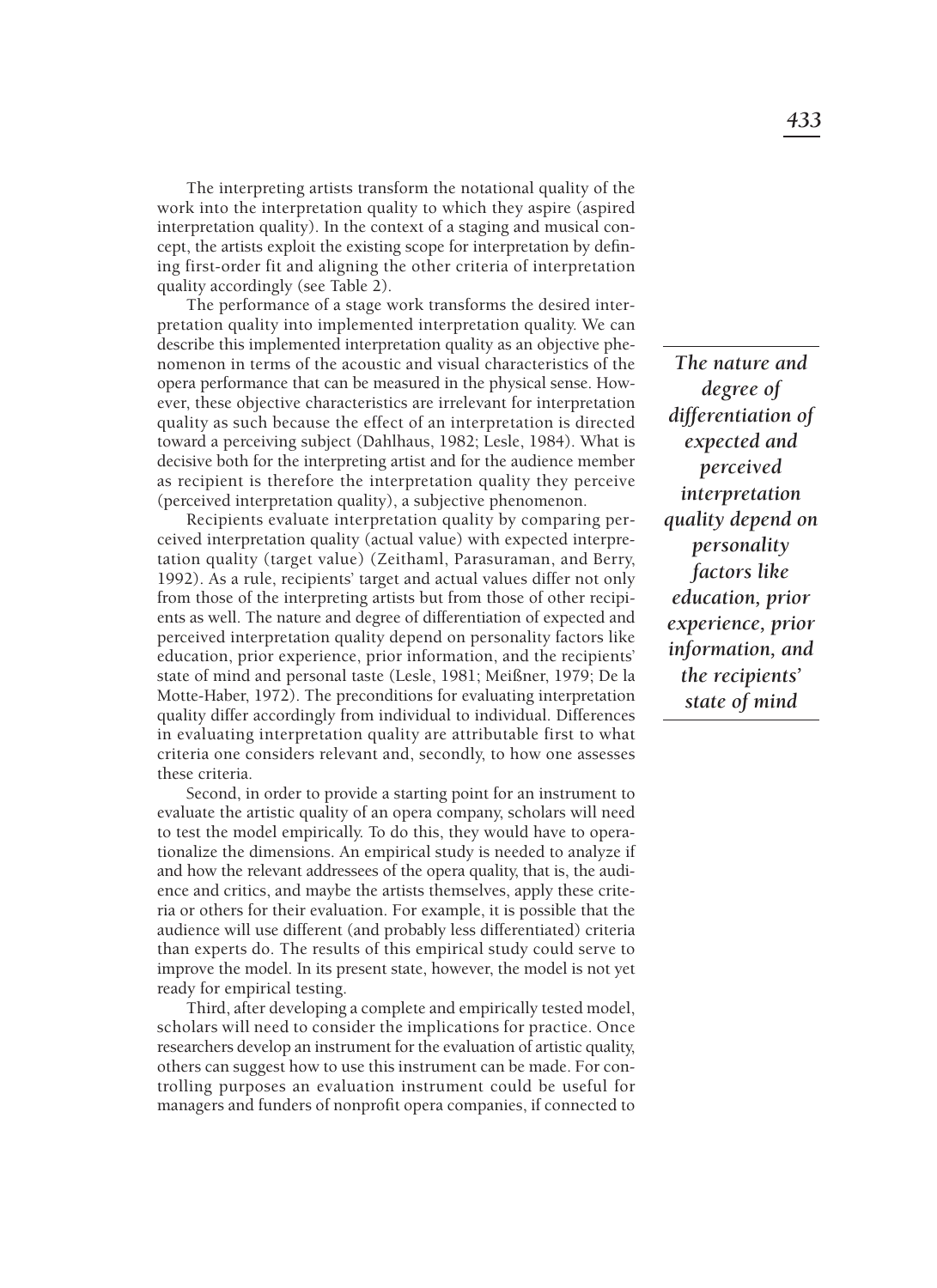the company's mission. In terms of the profile quality, for example, the instrument could help to check whether a company has reached its special profile, say, the concentration on the nineteenth century. Opera companies could use evaluations of the interpretation quality to improve the performance quality, for example, by changing the composition of the ensemble.

Furthermore, the instrument would be generalizable to other forms of the performing arts. Because opera is the most complex of the performing arts, the model suggests that we distinguish between the musical dimension and the stage dimension. Following this logic, the instrument could be systematically applied to theater companies and orchestras as well.

*SABINE BOERNER is a professor in the faculty of politics and management, University of Konstanz, Germany.*

#### **References**

- Adorno, T. "Reflexionen über Musikkritik" [Reflections on Music Criticism]. In H. Kaufmann (ed.), *Symposion für Musikkritik* [Symposium for Music Criticism]. Graz: Institut für Wertungsforschung, 1968.
- Allmann, U. "Controlling für Kulturbetriebe (Theater)" [Controlling for Cultural Industries (Theater)]. In T. Heinze (ed.), *Kulturmanagement II: Konzepte und Strategien* [The Management of Cultural Industries II: Concepts and Strategies]. Opladen: Westdeutscher Verlag, 1994.
- Boerner, S. *Führungsverhalten und Führungserfolg: Beitrag zu einer Theorie der Führung am Beispiel des Musiktheaters* [Leadership Behavior and Leadership Success: A Contribution to Leadership Theory Taking the Example of the Opera Company]. Wiesbaden: Gabler, 2002a.
- Boerner, S. "Individual Autonomy in a Theater: Chance or Risk for the Artistic Quality?" Paper presented at the eighteenth EGOS Colloquium, Barcelona, July 4–6, 2002b.
- Chaffee, E. E., and Sherr, L. A. "Total Quality Management." In D. Connors (ed.), *Nonprofit Management Handbook: Operating Policies and Procedures.* New York: Wiley, 1993.
- Coe, R. "Let's Make a Deal." *American Theatre,* July–Aug. 1994, pp. 14–21.
- Dahlhaus, C. "Über musikalische Werturteile" [On Musical Judgments]. In W. Krützfeld (ed.), *Wertproblematik der Musikdidaktik* [Values Problems in the Teaching of Music]. Ratingen: Henn, 1973.
- Dahlhaus, C. "Ästhetik und Musikwissenschaft" [Aesthetics and Music Science]. In C. Dahlhaus and H. De la Motte-Haber (eds.), *Systematische Musikwissenschaft* [Systematic Music Science]. Wiesbaden: Akademische Verlagsgesellschaft Athenaion, 1982.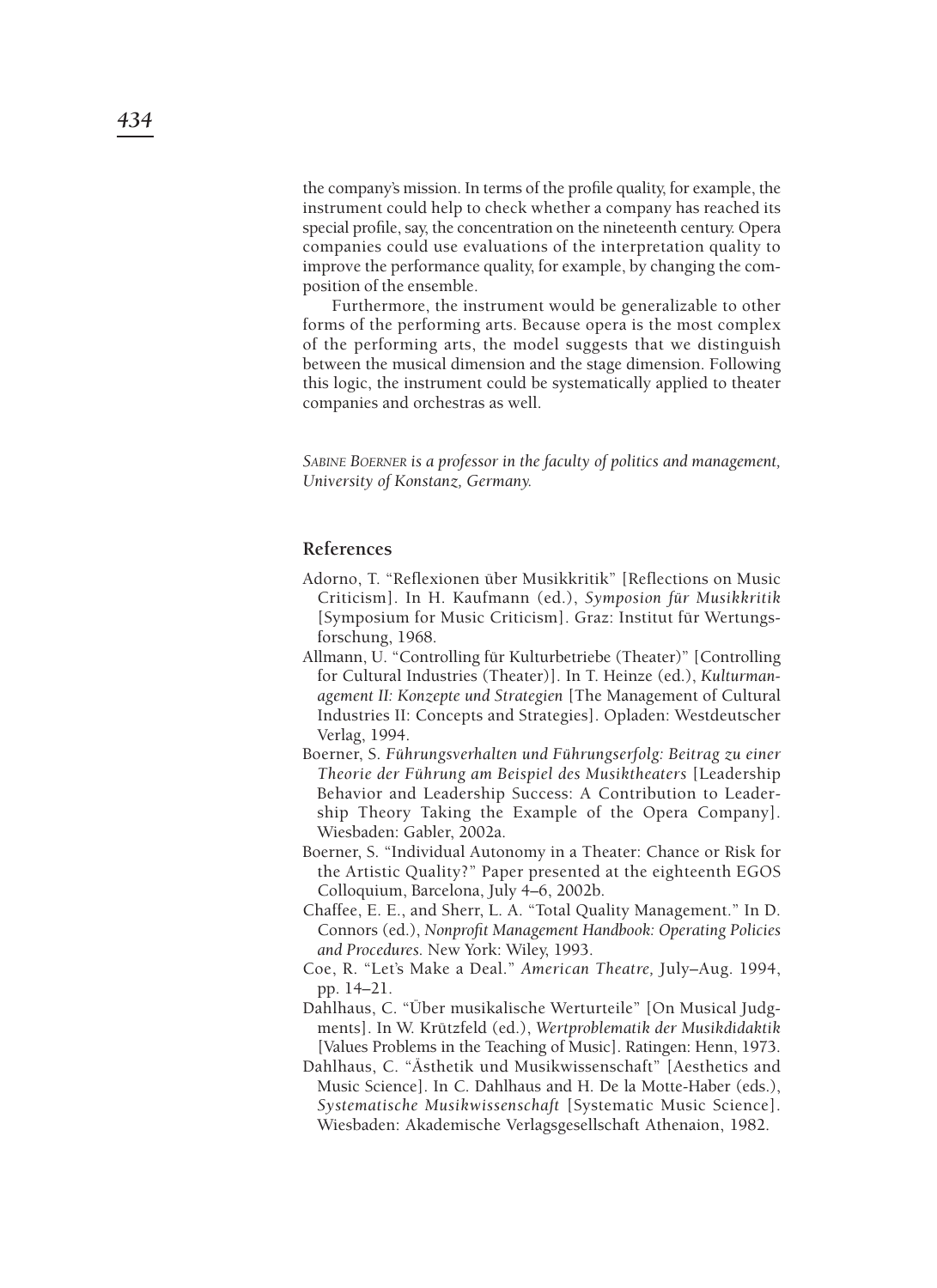- De la Motte-Haber, H. "Der Einfluß psychologischer Variablen auf das ästhetische Urteil" [The Effect of Psychological Variables on Aesthetic Judgment]. In Draysen-Reber, D. (ed.), *Jahrbuch des Staatlichen Instituts für Musikforschung.* Berlin: de Gruyter, 1972.
- Dean, J. W., and Bowen, D. E. "Management Theory and Total Quality: Improving Research and Practice Through Theory Development." *Academy of Management Review,* 1994, *19,* 392–418.
- Donabedian, A. *The Definition of Quality and Approaches to Its Assessment and Monitoring.* Ann Arbor, Mich.: Health Administration Press, 1980.
- Dowd, T., Liddle, K., Lupo, K., and Borden, A. "Organizing the Musical Canon: The Repertoires of Major U.S. Symphony Orchestras, 1842 to 1969." *Poetics,* 2002, *30,* 35–61.
- Fabel, M. *Kulturpolitisches Controlling: Ziele, Instrumente und Prozesse der Theaterförderung in Berlin* [Controlling in Culture Politics: Aims, Instruments, and Processes of Public Sponsorship of Theater Companies in Berlin]. Frankfurt: Lang, 1998.
- Fischer-Lichte, E. *Semiotik des Theaters. Band 1: Das System der theatralischen Zeichen* [Semiotics of the Theater. Vol. 1: The System of Theatrical Signs]. Tübingen: Narr, 1983.
- Forbes, D. P. "Measuring the Unmeasurable: Empirical Studies of Nonprofit Organization Effectiveness from 1977 to 1997." *Nonprofit and Voluntary Sector Quarterly,* 1998, *27,* 183–202.
- Gieseler, W. "Wertung und Wertmaßstäbe in der Musik: Ein ästhetisches und pädagogisches Problem" [Judging and Standards of Value in Music: An Aesthetic and Pedagogical Problem]. In H. Becker, E. Blochmann, E. Heimpel, and H. von Hentig (eds.), *Neue Sammlung: Göttinger Blätter für Kultur und Erziehung* [New Collection: Göttingen Journal for Culture and Education]. Göttingen: Vandenhoeck & Ruprecht, 1968.
- Grönroos, C. "A Service Quality Model and Its Marketing Implications." *European Journal of Marketing,* 1984, *18* (4), 36–44.
- Hackman, J. R., and Wageman, R. "Total Quality Management: Empirical, Conceptual, and Practical Issues." *Administrative Science Quarterly,* 1995, *40,* 309–342.
- Hoegl, C. *Ökonomie der Oper: Grundlagen für das Musiktheater-Management.* [Economics of the Opera: The Rudiments of Opera Company Management). Bonn: ARCult Media, 1995.
- Honolka, K. *Die Oper ist Tot, die Oper lebt: Kritische Belang des Deutschen Musiktheaters* [The Opera Is Dead, the Opera Is Alive: Critical Importance of the German Opera]. Stuttgart: Deutsche Verlags-Anstalt, 1986.
- Hufen, F. *Die Freiheit der Kunst in staatlichen Institutionen: Dargestellt am Beispiel der Kunst- und Musikhochschulen* [Freedom of the Arts in Public Organizations: Taking the Example of Schools of Art and Music]. Baden-Baden: Nomos, 1982.
- Jones, L. R., and Kettl, D. F. "Assessing Public Management Reform in an International Context." *International Public Management Review,* 2003, *1* (4), 1–18.